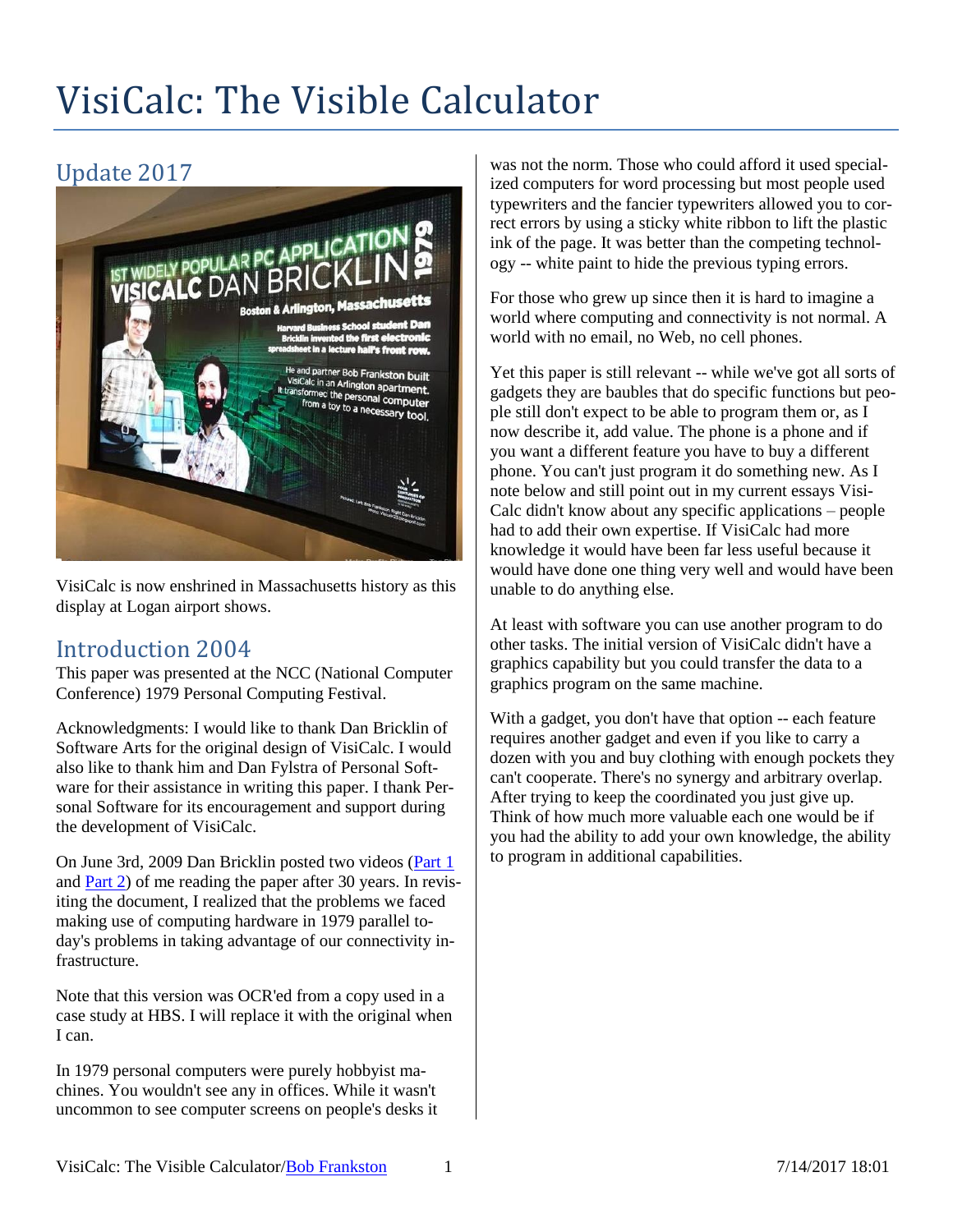## The VisiCalc Paper

VISICALC: THE VISIBLE CALCULATOR

By Bob Frankston\*, Software Arts, Inc, MA

#### Introduction

Many people justifiably ask what today's personal computers are good for, aside from playing games. Typically equipped with a Basic Interpreter as the human interface, these machines either require extensive programming by the user or else require the purchase (when they are available) of restrictive canned programs for specific applications. Few people can be expected to be able or willing to expend the effort to write programs in BASIC (or PASCAL) for simple applications. Canned packages tend to be very specific, Procrustean beds to which the user's application must conform.

This is not to say that there is no way to make effective use of the personal computer. can see by the acceptance of a primitive personal computer, the pocket calculator, a flexible aid will be used extensively. We would like to capture the convenience and<br>familiarity of the calculator in a personal computer. Looking at the way most people use calculators - normally with the aid of a sheet of paper to plan their work and record intermediate results - we can see how the calculator plus a flexible video screen could be a powerful tool. This is the premise or starting point for VisiCalc.

How can we make the personal computer with its CRT screen an improvement over a of paper? One limit of a calculator and paper is the difficulty of erasing and recalculating. How often do people sit down with these familiar tools and try to work out a problem, be it income tax calculations, checking book balancing, business forecasting or whatever, only to finally give up or settle for a partial answer because of the

*By Bob Frankston, Software Arts, Inc, MA*

#### Introduction

Many people justifiably ask what today's personal computers are good for, aside from playing games. Typically equipped with a Basic Interpreter as the human interface, these machines either require extensive programming by the user or else require the purchase (when they are available) of restrictive canned programs for specific applications. Few people can be expected to be able or willing to expend the effort to write programs in BASIC (or PAS-CAL) for simple applications. Canned packages tend to be very specific, Procrustean beds to which the user's application must conform.

This is not to say that there is no way to make effective use of the personal computer. As we can see by the acceptance of a primitive personal computer, the pocket calculator, a flexible aid will be used extensively. We would like to capture the convenience and familiarity of the calculator in a personal computer. Looking at the way most people

use calculators - normally with the aid of a sheet of paper to plan their work and record intermediate results - we can see how the calculator plus a flexible video screen could be a powerful tool. This is the premise or starting point for VisiCalc.

How can we make the personal computer with its CRT screen an improvement over a sheet of paper? One limit of a calculator and paper is the difficulty of erasing and recalculating. How often do people sit down with these familiar tools and try to work out

a problem, be it income tax calculations, checking book balancing, business forecasting or whatever, only to finally give up or settle for a partial answer because of the difficulty of dealing with the recalculations necessary either to correct for errors or to try different starting values? How nice it would be if the paper and the calculator worked together so that whenever you changed anything on the paper the other values would automatically be recalculated.

VisiCalc addresses these needs. It is like a magic sheet of paper that can perform calculations and recalculations with ease. Basically, VisiCalc represents a very large sheet of paper organized into rows and columns of entries. By simply moving a cursor to an entry you can place values and expressions to be calculated on the screen. You can also type comments and titles. Of course, being limited to the current personal computers, you must view this sheet of paper through the window of the CRT screen. VisiCalc does, though, let you scroll through this 'window' in all four directions over the sheet of paper.

The benefits of VisiCalc go beyond its humble origins as calculating paper. It represents a way of using computers that allows the user to ask, 'what if' questions that would be too tedious to carry out by hand. Not only are such questions important in planning, they can be vital to the user in learning and coming to understand his own application.

Both the words 'serendipity' and 'synergy' are appropriate for VisiCalc. As VisiCalc evolved it showed us how effective personal computers can be as streamlined interactive tools. But, VisiCalc was not simply a lucky extrapolation of the basic ideas. Both authors of VisiCalc have extensive background in using large mainframes as personal computers and in creating systems to be used by large numbers of people with little training. Word processing background was of special importance since it provided experience in designing screen-based, highly interactive interfaces. More important for VisiCalc, it made us very aware of the need for a carefully designed and tuned user interface. This interface was constantly refined during the development process.

#### VisiCalc: a closer look

As noted, VisiCalc presents the user with a large sheet of paper on to which can be placed arithmetic expressions or text. While typing the expression on the screen the user can refer to other numbers or expressions by pointing to them. When the value of an entry is changed the values of the other entries which depend on it are automatically recalculated.

Though only the result of a calculation is displayed in an entry, by moving the cursor to the entry the user can see, at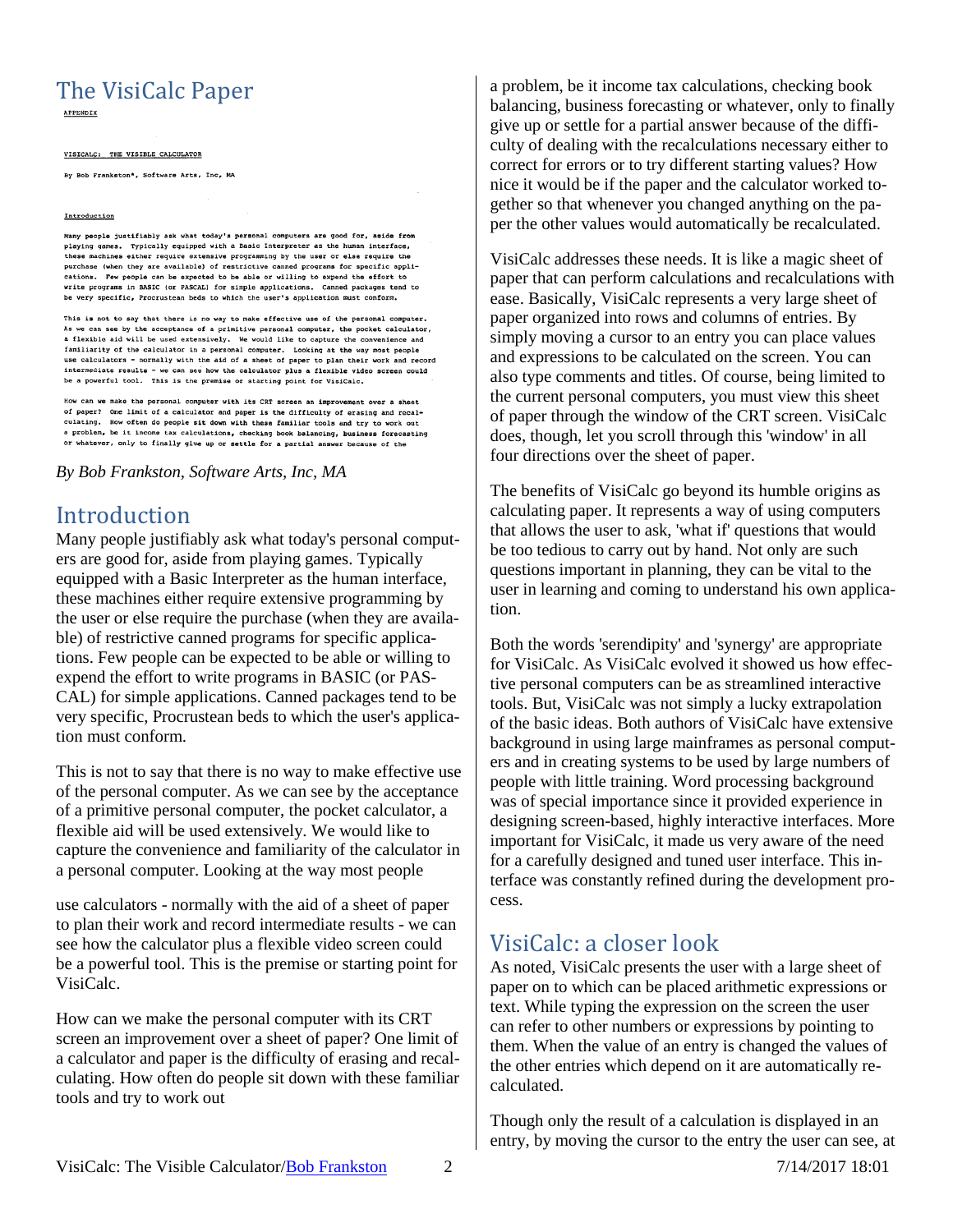the top of the screen, the expression used in the calculation. The top of the screen also shows other status information.

We can see how VisiCalc works by looking at a simple home budgeting example. We can set up a row for each category in our budget, such as income, food, rent, heat, recreation and savings. We then set up the column for the first month, entering the values for each item. We might want to describe the savings as the income less the other expenses. We do this by typing the expression for savings as we would on a calculator, except instead of typing the numbers, we point to each item (income, food, etc). The value of savings is recalculated automatically whenever the value of another item is changed. We can extend the budget for twelve (or more) months by repeating this process for each month. Rather than tediously typing similar expressions, we use the 'replicate' command to copy our descriptions for the rest of the year.

Now that we have set up the personal budget we are ready to take advantage of VisiCalc and ask 'what if'. We might want to change the heating expenses to be higher in the winter and maybe increase the recreation expenses at vacation time. We could then see whether we would be able to save any money on our current income even if we paid more rent. Or maybe if we get a 5% raise we can afford that apartment that looks so tempting.

This ability to try out different values, to ask 'what if', corresponds to the simple requirements of a calculating sheet of paper. But VisiCalc is more. The 'paper' not only calculates, but can be manipulated by moving rows and columns as necessary. The sheet can be used to store lists of data such as 'phone numbers, with new entries being inserted manually in alphabetical order.

When you record your check-book in this manner, the calculator feature allows VisiCalc not only to store the checks, but also maintain the current balance as each check is entered. When the bank statement arrives, the checks listed can be moved on the sheet to correspond to the order on the statement, thus making it very easy to reconcile the statement and keep track of outstanding checks. This can be the basis of a simple home financial record-keeping system.

Other features of VisiCalc include the ability to sum lists of numbers and set up bar graphs. The user can also control the formatting of numbers and text, including establishing a second window on the screen which allows two different parts of the sheet to be viewed at once.

VisiCalc: The Visible Calculator[/Bob Frankston](http://frankston.com/public) 3 7/14/2017 18:01 As you can see, VisiCalc can take care of the details of calculations and keep track of what data is where. It is important that the user be able to construct a solution to his or

her problem simply by laying out the necessary information on the sheet. The user is then freed to work with the application. This work with an application

is in contrast to the traditional model of programming which requires that the problem be essentially worked out before the program is written.

The basic goal of VisiCalc is to provide a tool with which people can make effective use of the computer. It does not try to do everything and does require some effort on the part of the user in order to apply it to a specific application. Using VisiCalc may be likened to having a personal car in a world where the choice is either to build your own or depend on buses (canned applications) that probably do not go where you want anyway.

We can illustrate the concept of manual control by looking back at the budget example above. Instead of relying on a complicated budgeting program or having to sit down and plan an elaborate budgeting system, we just set up the calculations on a month by month basis and tried out different budgets. While we could have established a formula that tells us what rent we can afford for a given amount of income, we instead tried the different values. At the same time, we were able to see what would happen given more money, a cold winter, or additional expenses.

The important point is that VisiCalc allows the user to just solve the problem using familiar tools and concepts. This is in contrast to using a canned program that has a fixed idea of how one should go about budgeting. As the problems to be solved get more difficult, the task of producing a general, canned program becomes exceedingly difficult and expensive. Using VisiCalc, with a small amount of manual effort the user has a very effective and economical tool. Furthermore, the tool is more flexible than many of the more complicated systems and more amenable to trying out new ideas.

This emphasis on manual operation should not obscure the sophistication inherent in VisiCalc. The sophistication is necessary in order to make the system simple to use. One of the flaws in the current generation of personal computers is that their attempts to provide a simple computer shifts the difficulties in programming to the implementor of packages and to the user. This stems from a difficulty in finding the appropriate level of sophistication. We hope VisiCalc is at the appropriate level. While VisiCalc chooses to leave some of the decisions to the user, these are generally associated with the user's specific application rather than irrelevant programming considerations. Inevitably, a user who understands an application will find it eas